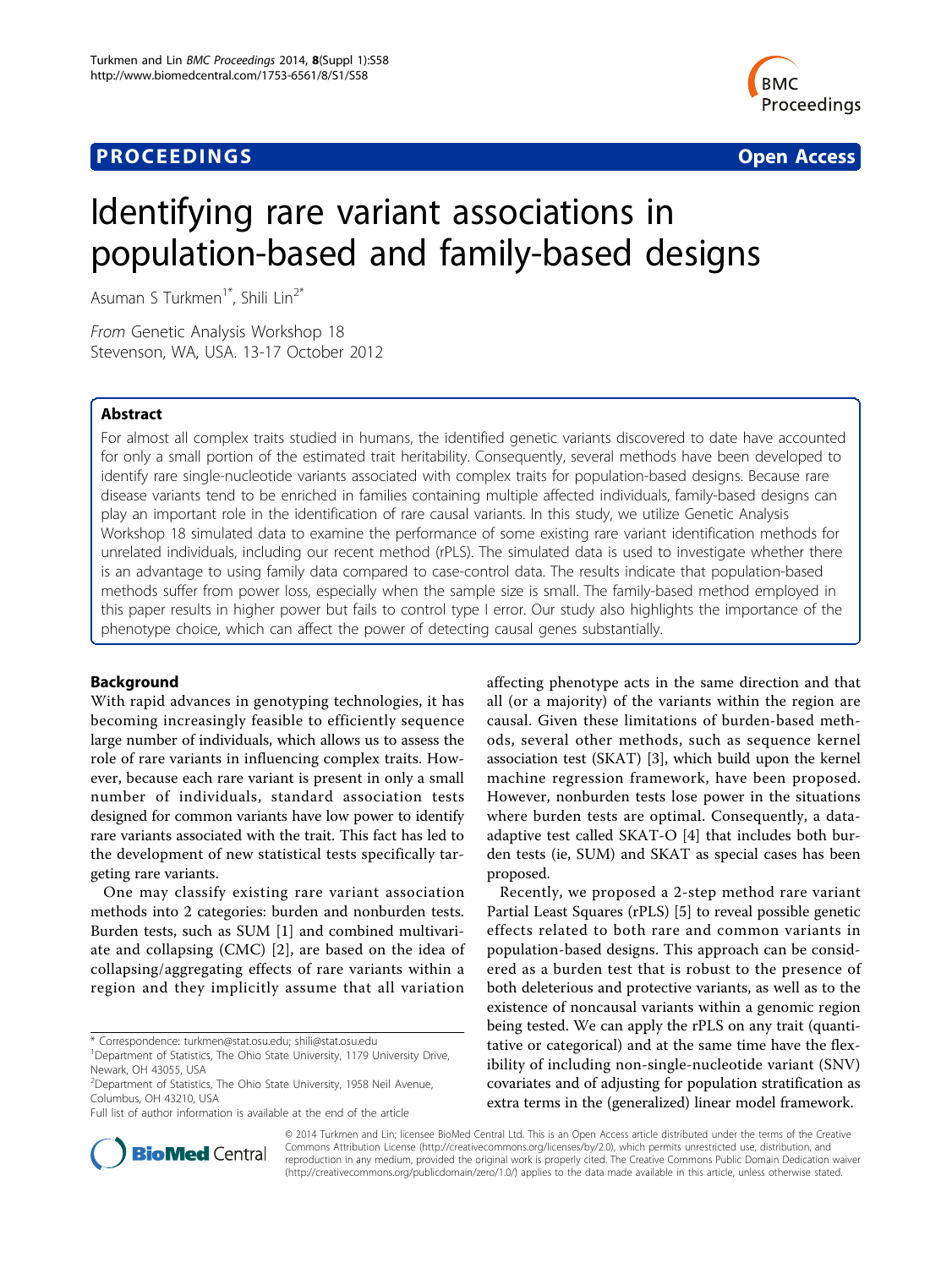An important question that has not yet been addressed fully is the relative power of designs based on families and designs using unrelated individuals for identifying rare disease variants. All of the aforementioned methods that have been evaluated extensively are applicable to unrelated samples only. Utilizing the opportunity provided by Genetic Analysis Workshop 18 (GAW18), we compare the power of a family-based method, the modified familybased association test (FBAT)-v [[6](#page-4-0)], for detecting rare variants' effects with the power of a number of population-based methods described above, including SKAT, SKAT-O, SUM, and rPLS. We further investigate the effect on power of various phenotypes defined on the same set of blood pressure measurements.

#### Methods

#### Data

The GAW18 data contain genotypes for odd-numbered chromosomes from a real human whole genome sequencing study with phenotypes at 4 time points and 200 replicates of the simulated longitudinal phenotype data. In this study, we consider only genotypes on chromosome 3. We analyzed 1389 individuals in 20 pedigrees, ranging from 27 to 107 individuals, for the family design. One hundred and forty-two unrelated individuals having observed genotypes were extracted from these pedigrees and used for population-based analysis. Systolic blood pressure (SBP) and diastolic blood pressure (DBP) measurements at the first time point were taken as quantitative traits. An individual with SBP ≥140 mm Hg or DBP ≥90 mm Hg, or who was on antihypertensive medications at that examination was classified as a case. The resulting binary trait corresponding to hypertension (HTN) disease status was included in the analysis. Because age and sex are known to influence blood pressure, we also included them as covariates in the analyses.

# Identification of rare variants for population and family data notation

Suppose that genotypes for  $p$  SNVs (common and rare) in a gene or a genomic region are available with  $x_{ij} = 0$ , 1, or 2 for  $i = 1, 2, ..., n$  and  $j = 1, 2, ..., p$  coding for the number for minor alleles at locus  $j$  for individual  $i$ . The goal is to test whether the variants within candidate gene are associated with trait  $y$ . In this section, the approach proposed for population data (rPLS) and other existing methodologies employed in the paper is briefly described.

## Population-based tests rPLS

The 2-step procedure rPLS [[5\]](#page-4-0) has been proposed for finding an optimum linear combination of the variants within a gene so that one can detect associations that are too weak to be detected for individual variants. The procedure starts with an initial variant selection step before the information is aggregated in the gene. In this study, we consider the following generalized linear regression model:

$$
g(\mu_i) = \beta_0 + x_i \beta + z_i \gamma, \quad i = 1, 2, \dots, n
$$
 (1)

where  $\mu_i = E(y_i)$ , g is a known link function such as the identity link for continuous and logit link for binary trait;  $\beta_0$  is the intercept;  $x_i = [x_{i1}, x_{i2},..., x_{ip}]$  is the vector of p variants from individual i and  $\beta$  is the corresponding p  $\times$  1 unknown coefficient vector;  $z_i = [z_{i1}, z_{i2},..., z_{iq}]$  is the vector of q non-SNV covariates for individual i; and  $\gamma$  is the corresponding  $q \times 1$  unknown coefficient vector.

In the first step of rPLS, the elastic net (EN) estimator of the  $\beta$  is obtained to determine a subset of SNVs with nonzero coefficient estimates. The corresponding  $n \times k$ matrix of genotypes is denoted by where  $k \leq p$  is the number of SNVs selected by EN.

In the second step, we construct a supervariant,  $t$ , as an optimal linear combination of the variants in using partial least squares (PLS) [[7\]](#page-4-0). Because  $t$  is a vector of size  $n \times 1$  and it summarizes genotype information, we can test the significance of  $\beta^*$  in the model

$$
g(\mu_i) = \beta_0 + t_i \beta^* + z_i \gamma, \quad i = 1, 2, ..., n
$$
 (2)

The *p* value calculated for testing H<sub>0</sub> :  $\beta^* = 0$  against H<sub>A</sub>:  $β^* ≠ 0$  can be used to assess whether the trait and the gene (or genomic region) of interest are associated. Pros and cons of the method are briefly discussed in the Conclusion section. We refer the interested reader to Turkmen and Lin [\[5](#page-4-0)] for further details of the rPLS approach.

#### Other approaches for unrelated individuals

The sum test (SUM) [[1\]](#page-3-0) summarizes information across multiple SNVs with only 1 degree of freedom (DF) by creating a supervariant that is the sum of the number of minor alleles of all SNVs and tests association between the supervariant and the trait. As a kernel machine-based test, SKAT aggregates genetic information across the region using a kernel function and uses a variance component test for association. The fact that both classes of tests are optimal in certain conditions and the underlying biological mechanisms are often unknown creates a need for a data-adaptive test that is optimal for both scenarios. Consequently, a new class of tests called SKAT-O [[4\]](#page-4-0) was proposed. The test statistic for SKAT-O is an arbitrary linear combination of burden test (SUM) and nonburden test (SKAT), with SKAT-O identifying the optimal test within this class to maximize power.

#### Family-based test

The FBAT-v method is among the first set of tests incorporating the collapsing model into pedigree-based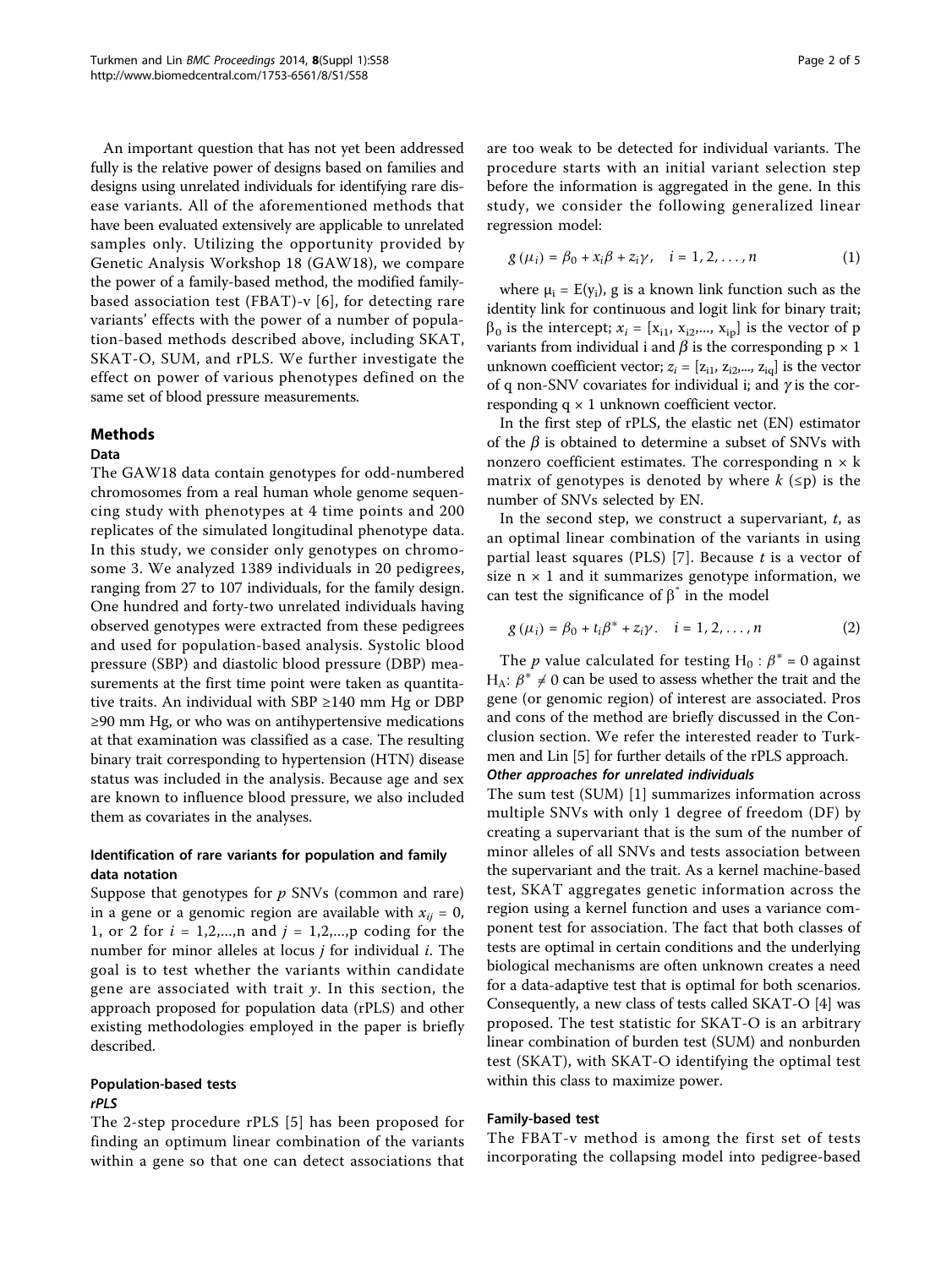analysis [[6](#page-4-0)]. Two schemes are used: (a) FBAT-v0, which uses the collapsed sum of all the individual SNV contributions, and (b) FBAT-v1, which is the same as FBAT-v0 except that each SNV contribution is weighted inversely by its SNV frequency. Only rare variants (with minor allele frequency [MAF] less than 0.01) within the region analysed.

## Software

We carried out our analyses using R packages glmnet, SKAT, and plsgenomics, which were downloaded from <http://cran.r-project.org/.> FBAT analysis was done using FBAT software (FBAT v2.0.4 beta1). All tuning parameters needed in the implementation of the methods were set to their default values.

# Results

In this section we report association analyses of 1 binary trait (HTN), 2 quantitative traits (DBP, SBP), and the first principal component (PC1) obtained from these 2 quantitative traits with 1,002,216 SNVs on chromosome 3. The MAF distribution was severely skewed toward lowfrequency alleles.

Using the base-pair locations of the SNVs, we assigned each SNV to a gene based on RefGene sequence records from the UCSC Golden Path. This procedure assigned 432,542 SNVs into a total of 1057 genes and the median number of SNVs within the genes was approximately 430. Among them, 1014 genes contain between 1 and 2000 SNVs, while the number of SNVs for the remaining 43 genes ranges from 2023 to 10,144. In the simulating model, 27 and 21 of 1057 genes are assumed to be associated with DBP and SBP, respectively. The union of these genes (yielding 30 genes given that there are 18 causal genes that are associated with both SBP and DBP) was considered to be associated with HTN and PC1. We carried out analyses using rPLS, SKAT, SKAT-O, SUM, and FBAT-v methods for variants in each gene using a gene-based approach.

#### Unrelated individuals

The top causal variants for the simulated phenotypes DBP and SBP on chromosome 3 are in the gene MAP4. Consequently, we first explored the performance of population- based tests for detecting MAP4. Quantitative traits DBP, SBP, and PC1 were analyzed. Table 1 summarizes the results based on 200 replicates. Power is defined as the percentage of 200 replicates for which MAP4 is found to be significant, whereas the type I error is the average percentage of all noncausal genes that are found to be significant, that is, (total number of false positives)/[(number of noncausal genes)\*200], where the number of noncausal genes is 1030, 1036, and 1027 for the traits DBP, SBP, and PC1, respectively.

These calculations were done using the nominal  $\alpha$  = 0.001 threshold. Table 1 indicates that SKAT and SKAT-O methods were either liberal (eg, SBP) or conservative (eg, DBP) depending on the considered trait, yet failed to detect MAP4 in any of the replicates. The SUM test provided higher power compared to SKAT and SKAT-O, with a slight increases in type I errors. On the other hand, rPLS had the highest power to detect MAP4 for all 3 quantitative traits, while type I errors were slightly elevated.

Table 2 provides a more global view for the performance of the population-based tests by examining frequency of successful identifications for each causal gene. Because SKAT and SKAT-O performed at par, we have only included results for SKAT-O. Here, a gene is listed if it was detected at least 10 times out of 200 by any method for the traits SBP, DBP, or PC1. The genes listed in Table 2, except SCAP, are causal for all traits, which is associated only with SBP. SEMA3F is a notable gene that could not be detected by any of the methods for the trait DBP but was detected 68 times with rPLS when PC1 was used. Four causal SNVs within SEMA3F have moderate and similar effect sizes for DBP and SBP. Therefore, combining information in DBP and SBP using the first PC seems to strengthen the signal and lead to higher power for detecting the association. Overall, Table 2 also demonstrates that the rPLS method is the most powerful compared to the other population-based methods, while having a slightly larger type I error that is still quite close to the nominal level.

Another important feature of the rPLS is its ability to identify the most important SNVs within a genomic region, a unique feature not available in the other

Table 1 Power and type I error for population-based methods at  $\alpha = 0.1\%$ 

|             | <b>DBP</b> |        |       | <b>SBP</b> | PC1   |        |  |
|-------------|------------|--------|-------|------------|-------|--------|--|
| Method      | Power      | Type I | Power | Type I     | Power | Type I |  |
| SKAT-O      | $0\%$      | 0.06%  | 0%    | 0.12%      | 0.50% | 0.10%  |  |
| <b>SKAT</b> | $0\%$      | 0.05%  | 0%    | 012%       | 0.10% | 0.10%  |  |
| <b>SUM</b>  | 3%         | 012%   | 15%   | 0.12%      | 0%    | 0.12%  |  |
| rPIS        | 135%       | 0.14%  | 20.5% | 0.14%      | 14%   | 0.13%  |  |

Table 2 Number of times that causal genes were detected (at least 10 times) out of 200 replicates by any method

|        | <b>DBP</b>     |            |          | <b>SBP</b>     |                |          | PC <sub>1</sub>                              |   |     |
|--------|----------------|------------|----------|----------------|----------------|----------|----------------------------------------------|---|-----|
| Gene   | Ω              |            |          |                |                |          | SKAT- SUM rPLS SKAT- SUM rPLS SKAT- SUM rPLS |   |     |
| MAP4   | $\Omega$       |            |          | 6 27 0 3 41    |                |          |                                              |   | -28 |
| SFMA3F | $\overline{0}$ | $\bigcirc$ | $\Omega$ | $\overline{0}$ | $\overline{0}$ | $\sim$ 3 | $\Omega$                                     | 6 | 68  |
| SCAP   | ∩              | $\Omega$   | $\Omega$ | $\overline{2}$ | $\Omega$       | -16      | - 0                                          |   |     |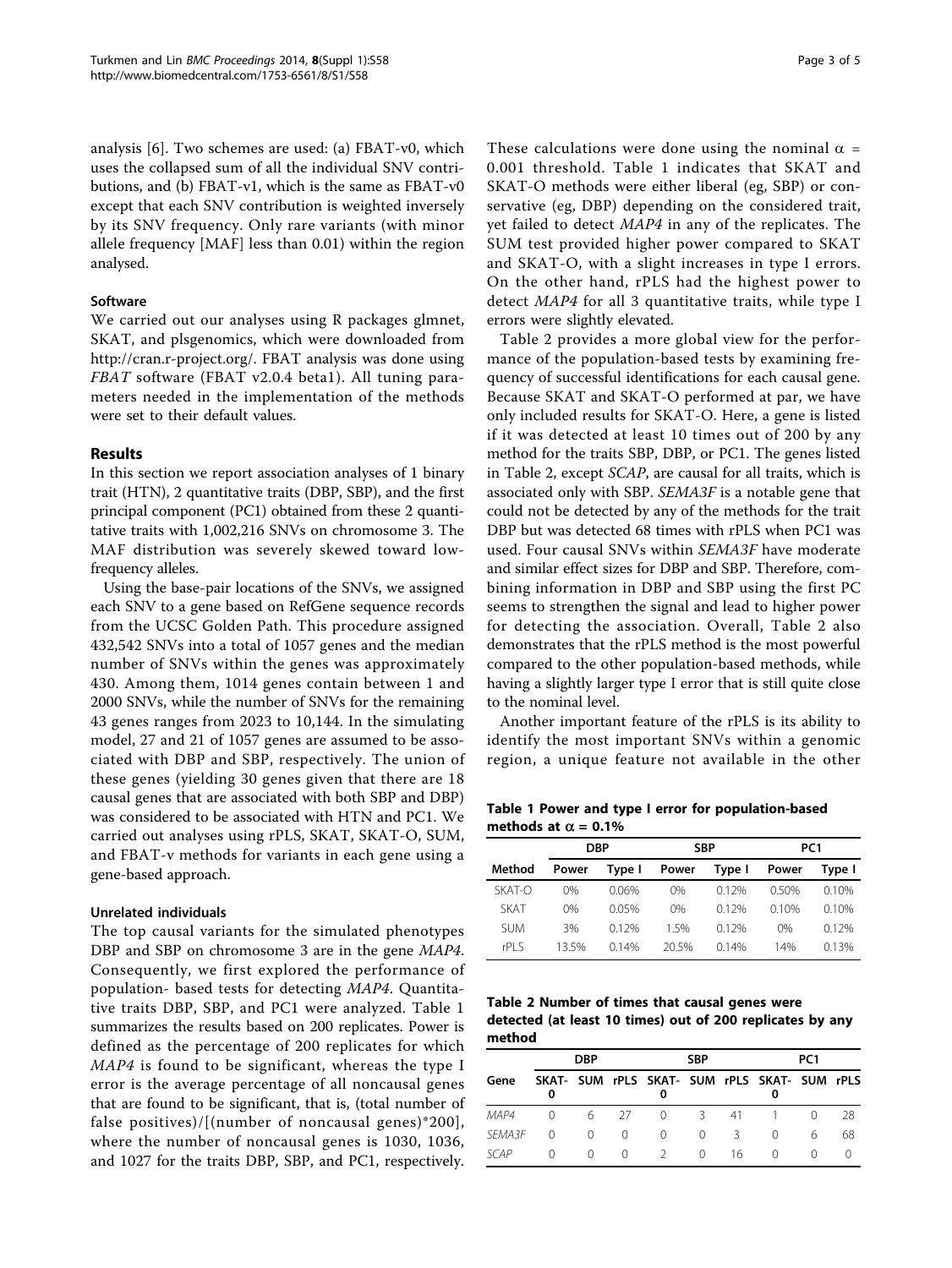<span id="page-3-0"></span>methods. This can be done by simply ranking the weights (components of the first PLS loading vector) employed to find optimum linear combination. For instance, when we considered the SBP trait for replicate 5 in which MAP4 was detected, the ranking of the loadings indicated that causal SNV 3\_48040284 had the largest value.

## Family-based versus population-based design

For the family-based study, only 2 traits (HTN with 30 causal genes and SBP with 21 causal genes) and the fifth replicate were considered because of the computational burden. In addition to the causal genes, 50 noncausal genes were randomly selected to gauge type I error and accuracy rates that were calculated at  $\alpha = 0.1$ %. Here, the type I error is equal to the number of significant unassociated genes divided by 50, while the power to detect association with SBP (HTN) is equal to the number of significantly associated genes divided by 21 (30). Accuracy is defined as the proportion of true results (both true positives and true negatives).

As Table 3 indicates, none of the population-based methods was able to detect association with HTN, but they had zero type I error. rPLS is the only populationbased method that identifies one of the causal genes (ie, MAP4) for SBP, so the highest accuracy was achieved by rPLS. Although 2 versions of FBAT-v give larger powers, they had inflated type I errors.

# Conclusions

Our analyses based on unrelated individuals have found MAP4, SEMA3F, and SCAP genes to be associated with the traits for at least 10 replicates when rPLS is employed. It has been shown that the choice of the trait can affect the power of the test regardless of the methodology used. rPLS was the most powerful among the population-based tests without considerably elevated type I error. In general, the initial variant screening step in rPLS can lead to an elevated type I error, but as shown by Turkmen and Lin [[5\]](#page-4-0), the increase in type I error becomes negligible when the signal-to-noise ratio decreases (ie, more noncausal

Table 3 The power, type I error, and accuracy results for the fifth replicate traits HTN and SBP at  $\alpha = 0.1\%$ 

|             | <b>HTN (30C, 50NC)</b> |          |          | SBP (21C, 50NC) |          |          |  |
|-------------|------------------------|----------|----------|-----------------|----------|----------|--|
| Method      | Type 1                 | Power    | Accuracy | Type 1          | Power    | Accuracy |  |
| FBAT-v0     | 4.00%                  | 3.33%    | 61.25%   | 10.00%          | 9.52%    | 66.20%   |  |
| FRAT-v1     | 2.00%                  | 3.33%    | 62.50%   | 6.00%           | 9.52%    | 69.01%   |  |
| SKAT-0      | $0.00\%$               | 0.00%    | 62.50%   | $0.00\%$        | $0.00\%$ | 70.42%   |  |
| <b>SKAT</b> | $0.00\%$               | $0.00\%$ | 62.50%   | $0.00\%$        | $0.00\%$ | 70.42%   |  |
| <b>SUM</b>  | $0.00\%$               | $0.00\%$ | 62.50%   | $0.00\%$        | $0.00\%$ | 70.42%   |  |
| rPI S       | $0.00\%$               | $0.00\%$ | 62.50%   | $0.00\%$        | 4.76%    | 71.83%   |  |

C, causal genes; NC, noncausal genes.

variants are present in the gene than causal ones), which is a realistic scenario encountered in applications. SKAT and SKAT-O were much less consistent in terms of controlling type I error, while the SUM test was always liberal. Overall, rPLS has the advantage of a lesser DF than the burden tests, while it does not depend on the strict assumption that all SNVs have common effect size and direction, nor does it need to use a rare variant threshold. Furthermore, the optimal projection vector obtained in rPLS can be used to determine which SNVs within a gene are more important by quick evaluation of magnitudes, a feature not available in other methods.

FBAT-v yielded higher powers compared to results based on unrelated individuals but failed to control type I error rate. This is most likely a result of the existence of a large number of noncausal rare variants within the region. As mentioned in the original paper [\[6](#page-4-0)], linkage disequilibrium between causal and noncausal SNVs and lack of normality by restricting to rare variants could be other factors that are responsible for the inflated false positives.

In conclusion, although family-based methods can be more powerful because they can make fuller use of available data, further research is needed to find ways to control the type I error rate. Absent a more appropriate family-based method, rPLS emerges as a viable alternative for analyzing population-based data.

#### Competing interests

The authors declare that they have no competing interests.

#### Authors' contributions

AST and SL conceived the project, designed the algorithm and wrote the manuscript. AST implemented the algorithm and analyzed the data. SL supervised the research and polished the manuscript. Both authors read and approved the final manuscript.

#### Acknowledgements

The authors would like to acknowledge the NIH grant R01 GM031575 that supports GAW18 data providers. The GAW18 whole genome sequence data were provided by the T2D-GENES Consortium, which is supported by NIH grants U01 DK085524, U01 DK085584, U01 DK085501, U01 DK085526, and U01 DK085545. The other genetic and phenotypic data for GAW18 were provided by the San Antonio Family Heart Study and San Antonio Family Diabetes/Gallbladder Study, which are supported by NIH grants P01 HL045222, R01 DK047482, and R01 DK053889.

This article has been published as part of BMC Proceedings Volume 8 Supplement 1, 2014: Genetic Analysis Workshop 18. The full contents of the supplement are available online at [http://www.biomedcentral.com/bmcproc/](http://www.biomedcentral.com/bmcproc/supplements/8/S1) [supplements/8/S1.](http://www.biomedcentral.com/bmcproc/supplements/8/S1) Publication charges for this supplement were funded by the Texas Biomedical Research Institute.

#### Authors' details <sup>1</sup>

<sup>1</sup>Department of Statistics, The Ohio State University, 1179 University Drive, Newark, OH 43055, USA. <sup>2</sup> Department of Statistics, The Ohio State University 1958 Neil Avenue, Columbus, OH 43210, USA.

#### Published: 17 June 2014

#### References

1. Pan W: [Asymptotic tests of association with multiple SNPs in linkage](http://www.ncbi.nlm.nih.gov/pubmed/19170135?dopt=Abstract) [disequilibrium.](http://www.ncbi.nlm.nih.gov/pubmed/19170135?dopt=Abstract) Genet Epidemiol 2009, 33:497-507.